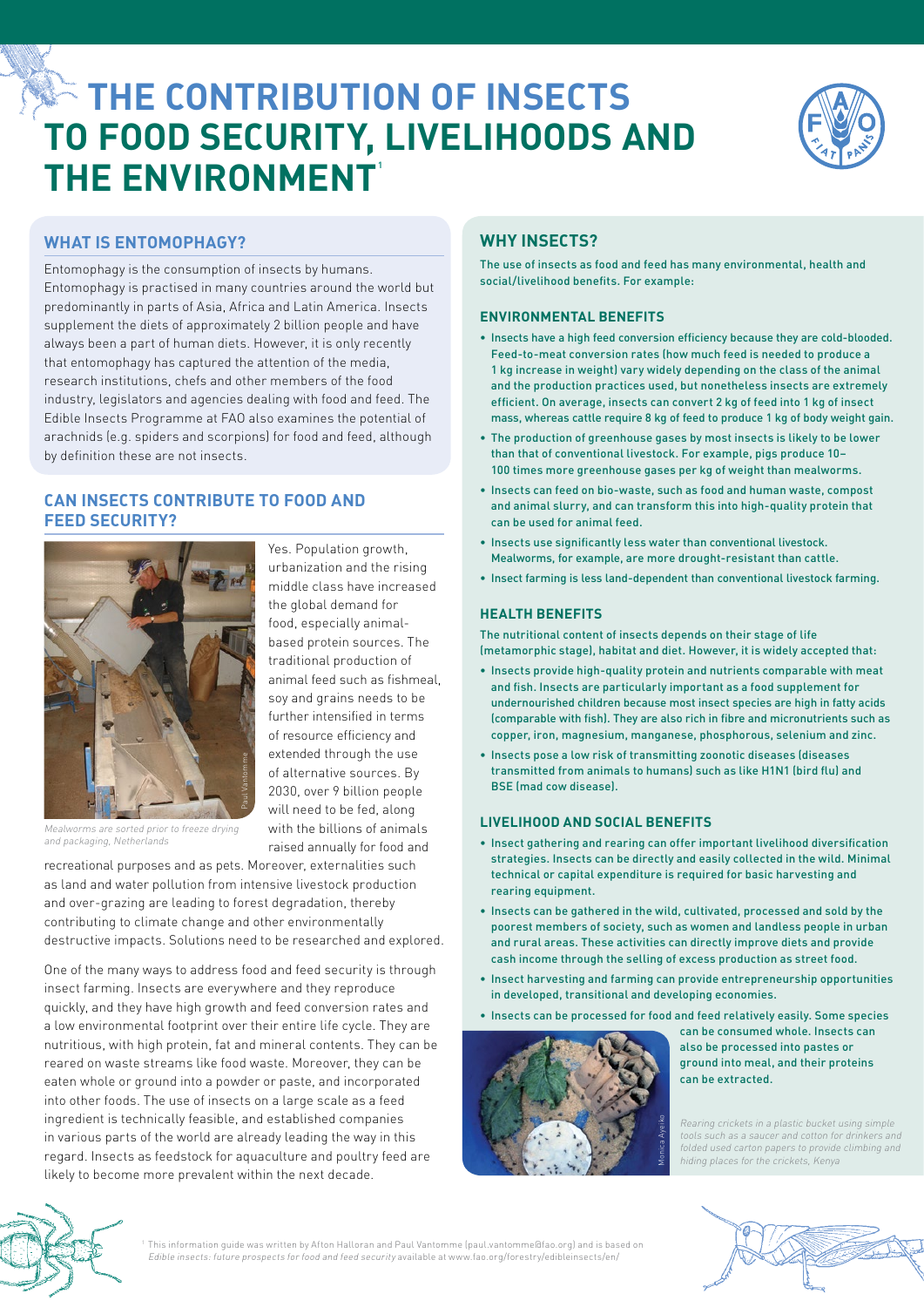## **From gathering to farming**

"The domestication of insects is a very good idea. To me, it is crucial because it will enable local communities to produce insects so that they will be able to increase supply of insects and, at the same time, increasing production would mean an increase in their income ... Domestication of insects is a win–win approach. The insects will be sustainably produced and at the same time the livelihoods of rural communities will continue to improve." Ousseynou Ndoye, FAO (Cameroon)

The majority of insect collection occurs through wild gathering, mainly in forests. However, modern science merged with valuable traditional knowledge and food culture can contribute to innovation and the scaling up of mass-rearing technologies. Farming insects as minilivestock offers great opportunities to increase supply without compromising wild insect populations.

## **Not just "emergency" food or food for the poor**



Dried caterpillars at a local market in Southern Africa

A common misconception of insects as food is that they are only consumed in times of hunger. However, in most instances where they are a staple in local diets, insects are consumed because of their taste, and not because there are no other food sources available. Certain insect species, such as mopane caterpillars in southern Africa and weaver ant eggs in Southeast Asia, can fetch high prices and are hailed as delicacies.



Black soldier flies are reared in Spain to be used as a raw ingredient in animal feed

## **A feed alternative**

According to the International Feed Industry Federation, global compound animal feed production was 720 million tonnes in 2010. Insects can supplement traditional feed sources such as soy, maize, grains and fishmeal. Insects with the largest immediate potential for large-scale feed production are larvae of the black soldier fly, the common housefly and the yellow mealworm – but other insect species are also being investigated for this purpose. Producers in China, South Africa, Spain and the United States are already rearing large quantities of flies for aquaculture and poultry feed by bioconverting organic waste.

## **Is entomophagy dangerous?**

There are no known cases of transmission of diseases or parasitoids to humans from the consumption of insects (on the condition that the insects were handled under the same sanitary conditions as any other food). Allergies may occur, however, that are comparable with allergies to crustaceans, which are also invertebrates. Compared with mammals and birds, insects may pose less risk of transmitting zoonotic infections to humans, livestock and wildlife, although this topic requires further research.



# **What are the most commonly consumed insect species?**

More than 1 900 edible insect species are consumed around the world. However, this number continues to grow as more research is conducted. The majority of these known species are harvested in the wild; however, few data are available on the quantities of insects consumed worldwide. From the data that are available, the most

commonly consumed insects are beetles (Coleoptera) (31 percent), caterpillars (Lepidoptera) (18 percent) and bees, wasps and ants (Hymenoptera) (14 percent). These are followed by grasshoppers, locusts and crickets (Orthoptera) (13 percent), cicadas, leaf and planthoppers, scale insects and true bugs (Hemiptera) (10 percent), termites (Isoptera) (3 percent), dragonflies (Odonata) (3 percent), flies (Diptera) (2 percent) and other orders (5 percent).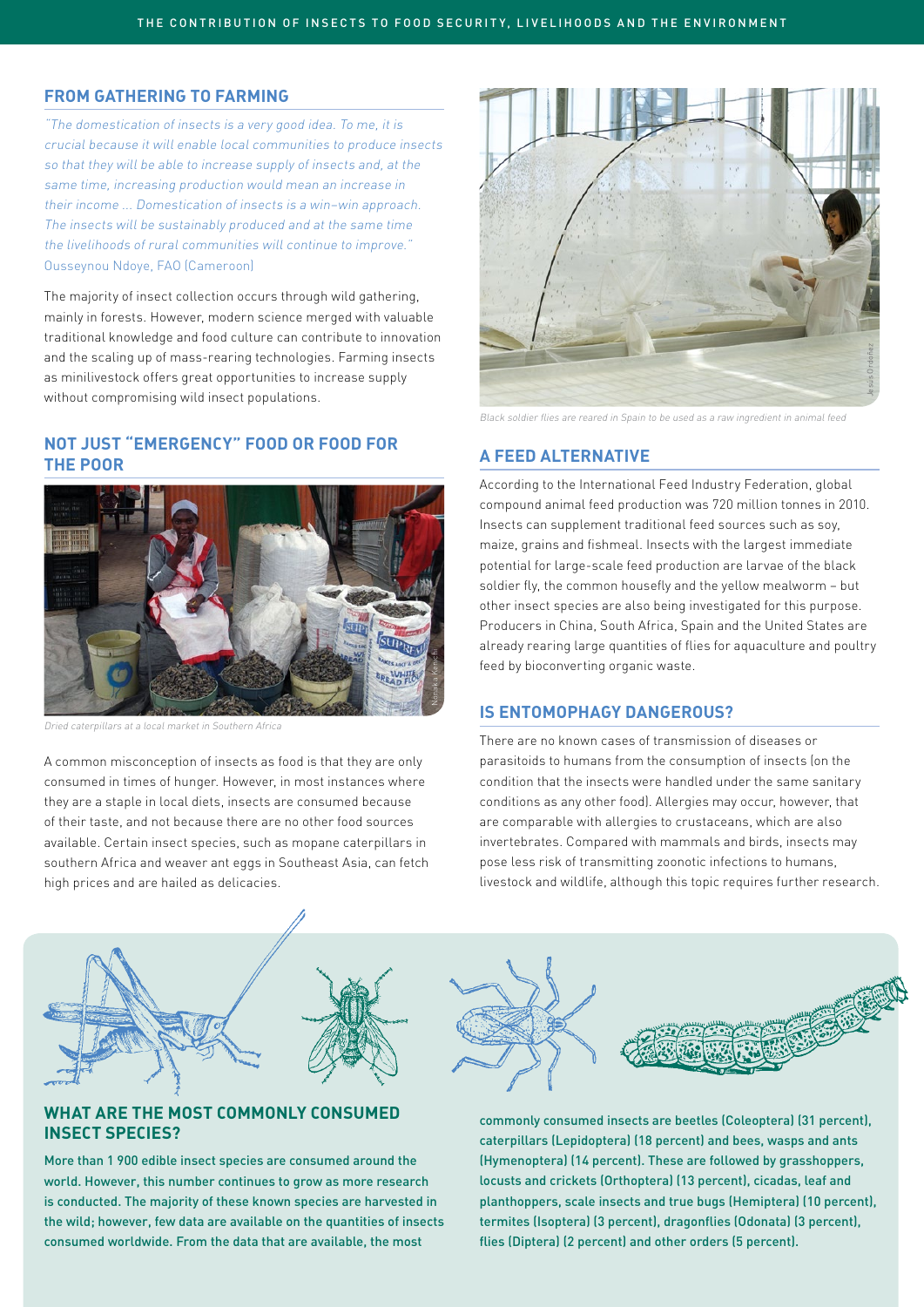# **Science fiction or reality?**

Although the base of entrepreneurial activities and formalized activities in insect farming is still small, initiatives to realize the potential of insects as feed and food are emerging. At present, insect farming takes place mainly at the small-scale, family-farm level and caters to niche markets. Insects have been farmed for a long time by the pet food and ornamental insect sectors, as well as the fish bait industry. Although rearing insects is technically feasible, a large constraint is that production can be more expensive than the production of traditional food and feed sources. However, current research suggests that insects can often be a more sustainable and cheaper alternative when external costs from harvest, production and transportation such as fresh water, greenhouse gas emissions and fossil fuel consumption are factored into the total costs of conventionally produced food. At present, the scale of current production cannot compete with conventional feed and food sources. Further mechanization is therefore a key issue in the growth of the industry. In addition, appropriate regulatory frameworks governing the production and trade of insects as feed and food need to be developed.

## **More than just food**



Bees play a vital role in the pollination of plants worldwide

Insects provide other important and useful functions beyond food and feed:

- • Insects are important providers of ecosystem services. For example, insects play an important role in pollination, biological control and the decomposition of organic litter.
- Insects are being tested to reduce livestock manure, such as that generated by pigs, and to mitigate foul odours. Larval flies can be used to transform manure into fertilizer and consumable protein.
- Insects have inspired human innovation for many years. Biomimicry, which draws on the attributes of natural organisms and processes to spark innovation, has used the features of beehives, spider webs and termite hills to inspire the designs of a range of products and processes.
- Insects have formed part of traditional medicine for thousands of years. For example, fly maggots have been used to clean dead tissue in wounds, and bee products such as propolis, royal jelly and honey have been used for their healing properties.
- The natural colour of insects has been exploited by different cultures for centuries. For example, the Aztecs used the red colour produced by the cochineal (scale insect), and this insect is still used today as a natural food colouring in cosmetics and as a dye.
- • Silk, a product of silkworms, has been used for centuries as a soft yet strong and highly durable fabric.

## **Exploitation and management considerations for wild insects for food**

The following should be considered in the protection of insect populations in natural environments:

- • Consult the livelihoods and diets of local people in the management and conservation of natural insect habitats.
- Allow for sustainable harvesting of edible insects by local people within otherwise protected areas.
- • Regulate the use of pesticides to avoid the bioaccumulation of pollutants in the food chain.
- • Develop methods to monitor harvesting levels so that beneficial insect populations are not threatened.
- Integrate systems, where possible, for the domestication or semidomestication of insects, in order to supplement insects caught through wild harvesting and to provide a constant supply where wild populations fluctuate according to the season.
- • Avoid the release of non-endemic domesticated insect species into natural environments.

# **Creating and revitalizing local FOOD CULTURE**

"... there needs to be a public forum or talk with chef participants from around the world to talk about the value in eating insects and talk about our recipes and cooking experiences. In order for this valuable food source to be a permanent part of our eating habits, insect recipes need to be varied and delicious, and this is where we chefs could bring our expertise in this hopeful and exciting field...." Meeru Dhalwala, Restaurateur, Canada and USA



Fdible insects are prepared f cooking competition in Laos

Despite the benefits of entomophagy,

consumer disgust remains one of the largest barriers to the adoption of insects as viable sources of protein in many Western countries. Nevertheless, history has shown that dietary patterns can change quickly, particularly in a globalized world. The rapid acceptance of raw fish in the form of sushi is a good example of this.

Where entomophagy culture does not exist, it needs to be created. Even in countries that previously had a tradition of entomophagy, the influence of Western diets are affecting food choices, and eating insects may be looked down upon or shunned. Nonetheless, the insect trade is thriving in cities such as Bangkok and Kinshasa, and there is high demand from urban consumers. In such places, insects often arouse feelings of nostalgia for the rural countryside. In other cases, insects are seen as a snack.

From the creation of new recipes and menus in restaurants to the design of new food products, the food industry has a large role to play in raising the status of insects as food. Food industry professionals, including chefs, are experimenting with the flavours of insects. Insects can be found on menus in the West but are targeted mainly at adventurous eaters rather than mainstream consumers. A major barrier for the food service industry is obtaining a constant supply of insects in the quantity and quality needed.